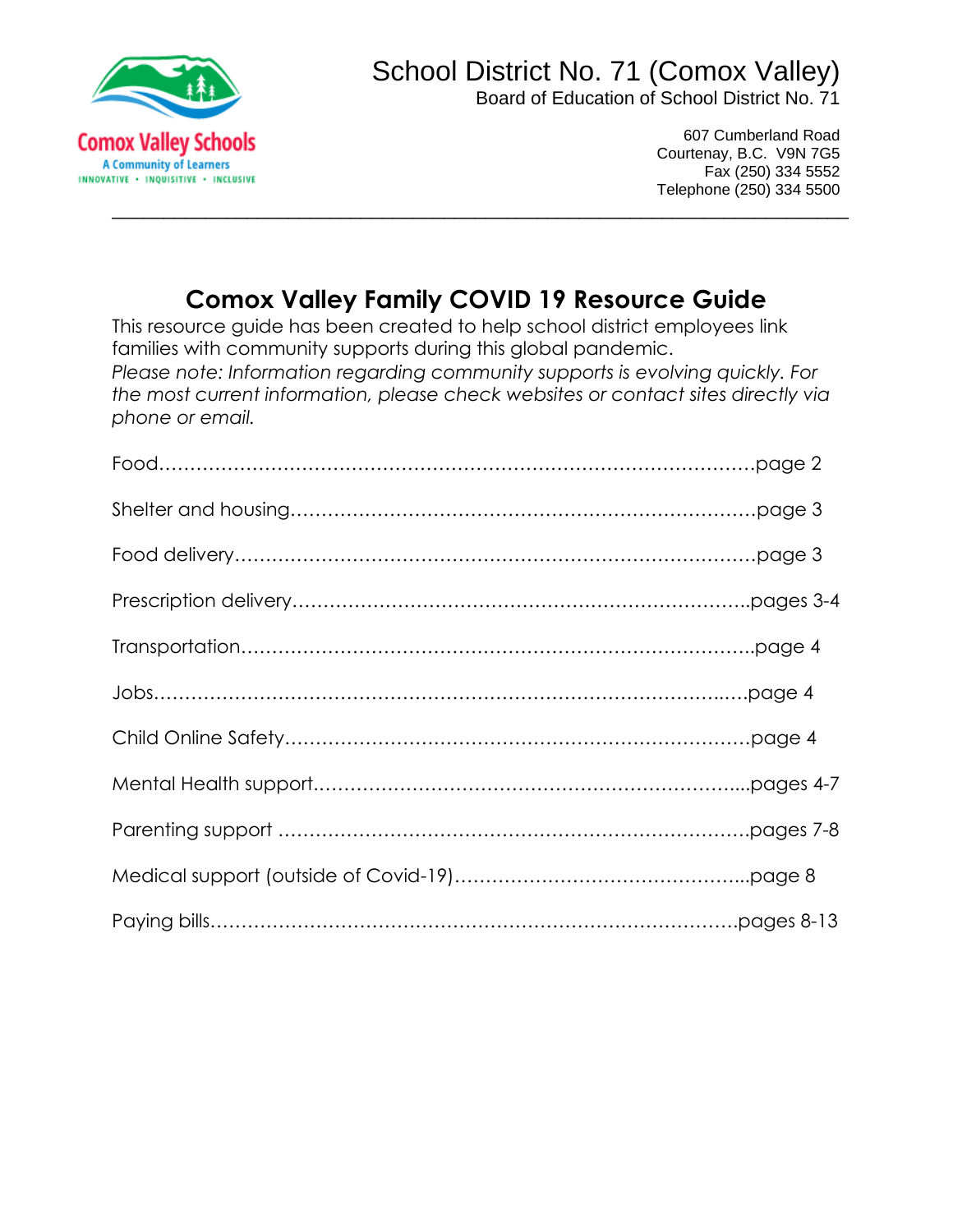| I need help | Lush Valley is developing a Food Delivery Program.                             |
|-------------|--------------------------------------------------------------------------------|
| with food.  | https://www.facebook.com/pg/lushvalleyfood/posts/                              |
|             | To access emergency food support, individuals are asked to complete an         |
|             | online form, https://lushvalley.org/need-food/ (one form per household).       |
|             | Those without internet access can call our Emergency Food Share Helpline       |
|             | at 250-207-HELP (4357), where a volunteer will help them to complete the       |
|             | form.                                                                          |
|             | *Lush Valley will support School District Families and you can contact your    |
|             | school principal via phone or email for assistance with support.               |
|             |                                                                                |
|             | Helpline Hours of Operation: Monday/Wednesday/Friday - 9:00 am to 1:00         |
|             | pm Tuesday/Thursday - 4:00 pm to 8:00 pm                                       |
|             | If calling outside of these hours, callers are asked to leave a message with   |
|             | their name and phone number. A volunteer will be in touch when the call        |
|             | centre is next open.                                                           |
|             | Please direct all questions to foodshare@lushvalley.org or to 250-207-HELP     |
|             | (4357). Lush Valley Food Action Society                                        |
|             |                                                                                |
|             | <b>Comox Valley Food Bank</b> is open. Call 250-338-0615 or find up to date    |
|             | information at https://www.comoxvalleyfoodbank.ca                              |
|             |                                                                                |
|             | Sonshine Lunch Club at St. George's United Church open Mon, Wed, Thurs         |
|             | and Fri: Bag lunch "to go" served on the front lawn 11:30-12:30pm at St.       |
|             | George's St. George's United Church.                                           |
|             | Tues: bag lunch "to go" served by the Salvation Army at their church at 1580   |
|             | <b>Fitzgerald Ave</b>                                                          |
|             |                                                                                |
|             | Sun: The "Food Not Bombs" community meal will provide sandwiches from 2-       |
|             | 3:30pm.                                                                        |
|             | <b>Salvation Army Family Services</b> continues to operate. Welcoming          |
|             | telephone calls for hamper deliveries. Call 250-338-5133 to arrange a next     |
|             | day delivery.                                                                  |
|             |                                                                                |
|             | <b>Black Creek Break or Life Foodbank</b> is open Tuesdays 9:30-11:30am at the |
|             | Black Creek Mennonite Church. In need of food donations. Call 250-218-         |
|             | 0681 or check in via their Facebook page.                                      |
|             |                                                                                |
|             | Some grocery stores are offering specific times for shopping if you are a      |
|             | senior or have vulnerable needs. Contact stores directly for hours.            |
|             |                                                                                |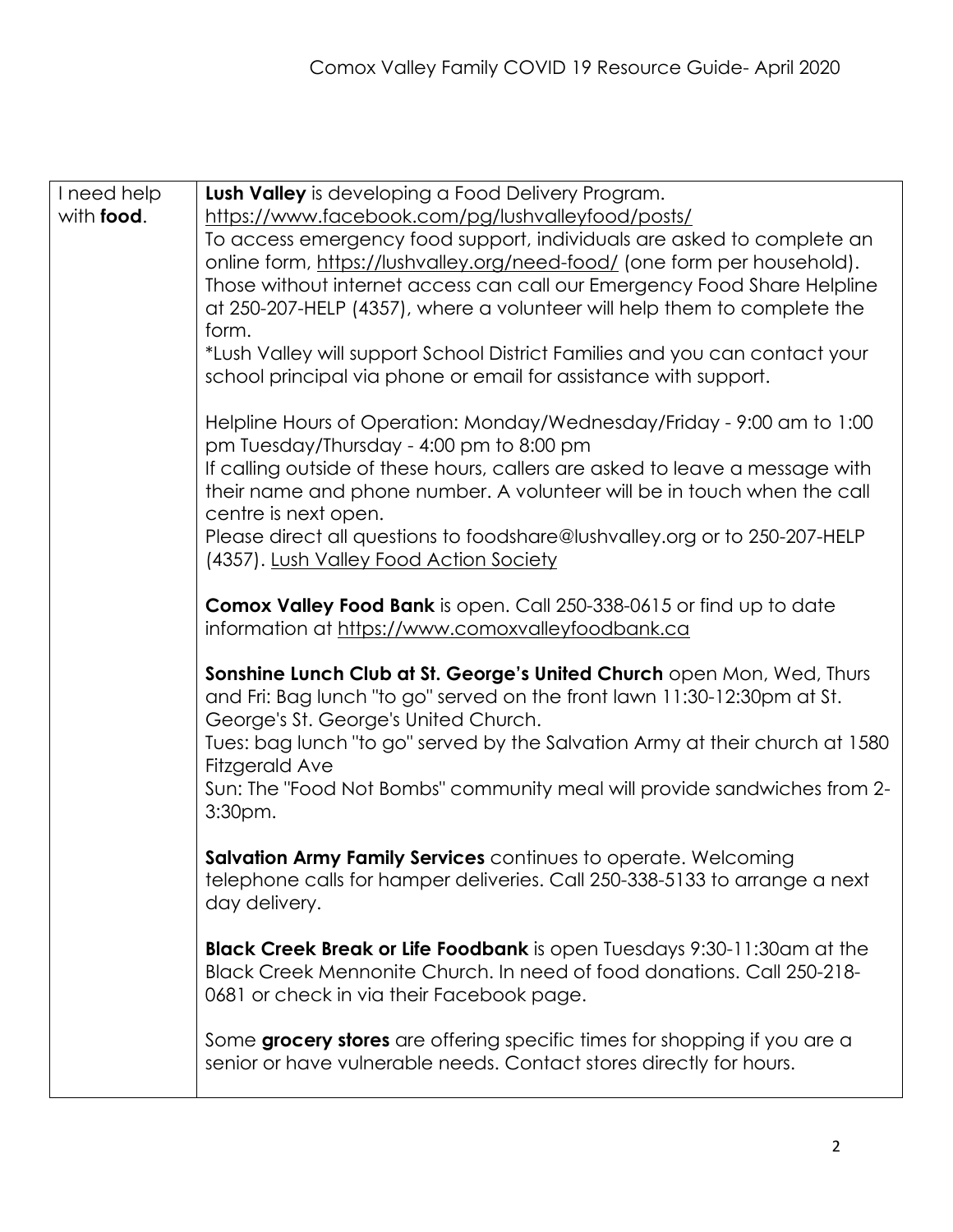| I need help<br>with shelter or<br>housing. | Salvation Army Pidock Shelter is open 24/7. 18 regular beds and 20<br>Emergency Response (EWR) mats. EWR will continue until June 30th.                                                                                                                                                                                                                                                                                                               |
|--------------------------------------------|-------------------------------------------------------------------------------------------------------------------------------------------------------------------------------------------------------------------------------------------------------------------------------------------------------------------------------------------------------------------------------------------------------------------------------------------------------|
|                                            | <b>Connect Warming Centre</b> is open Monday-Friday from 9:30am-4:30pm<br>(closing during St. George's lunch from (11:30am-12:30pm) with short<br>closures throughout the day to allow for cleaning and sanitizing.                                                                                                                                                                                                                                   |
|                                            | <b>Comox Valley Transition Society</b> is open with modified schedules. Call 250-<br>897-0511 for more information.                                                                                                                                                                                                                                                                                                                                   |
|                                            | <b>Lilli House</b> is and will remain open. The shelter is considered an essential<br>service and precautionary measures have been implemented to keep staff,<br>clients and their children safe. For women who need help, please call the<br>24-hour crisis line at 250-338-1227.                                                                                                                                                                    |
|                                            | The Connect Warming Centre is open with a modified schedule to support<br>those who are most vulnerable in our community. Strict measures are in<br>place to ensure the health and safety of staff and all visitors to the space.<br>The hours of operation are Monday - Friday, 9:30 a.m. to 4:30 p.m., and<br>closed from 11:30 a.m. -12:30 p.m. in order to allow people to access the<br>community lunch hosted at St. George's Community Church. |
| I need help<br>with food<br>delivery.      | <b>Beacon Buddies</b> is a volunteer-run community service that matches people<br>currently in voluntary self-isolation/quarantine with a neighbour who can<br>help out with occasional basic out-of-home errands. For more information<br>visit: https://nanaimobeacon.com/buddies/                                                                                                                                                                  |
|                                            | Kyte is doing delivery in the Comox Valley if you can't leave your home. For<br>more information visit:<br>https://www.facebook.com/KyteDeliveryService/                                                                                                                                                                                                                                                                                              |
|                                            | Ambassador Transportation is available for no-contact deliveries. For more<br>information call 250-650-8712.                                                                                                                                                                                                                                                                                                                                          |
| I need help<br>with                        | <b>Pharmasave</b> is opening in Cumberland and they are offering free delivery.<br>They are in the Ginger Goodwin Medical. Call 250-400-3456.                                                                                                                                                                                                                                                                                                         |
| prescription<br>delivery.                  | <b>Pharmasave in Comox</b> is offering next day curbside pickup. Call 250-339-<br>4563.                                                                                                                                                                                                                                                                                                                                                               |

Г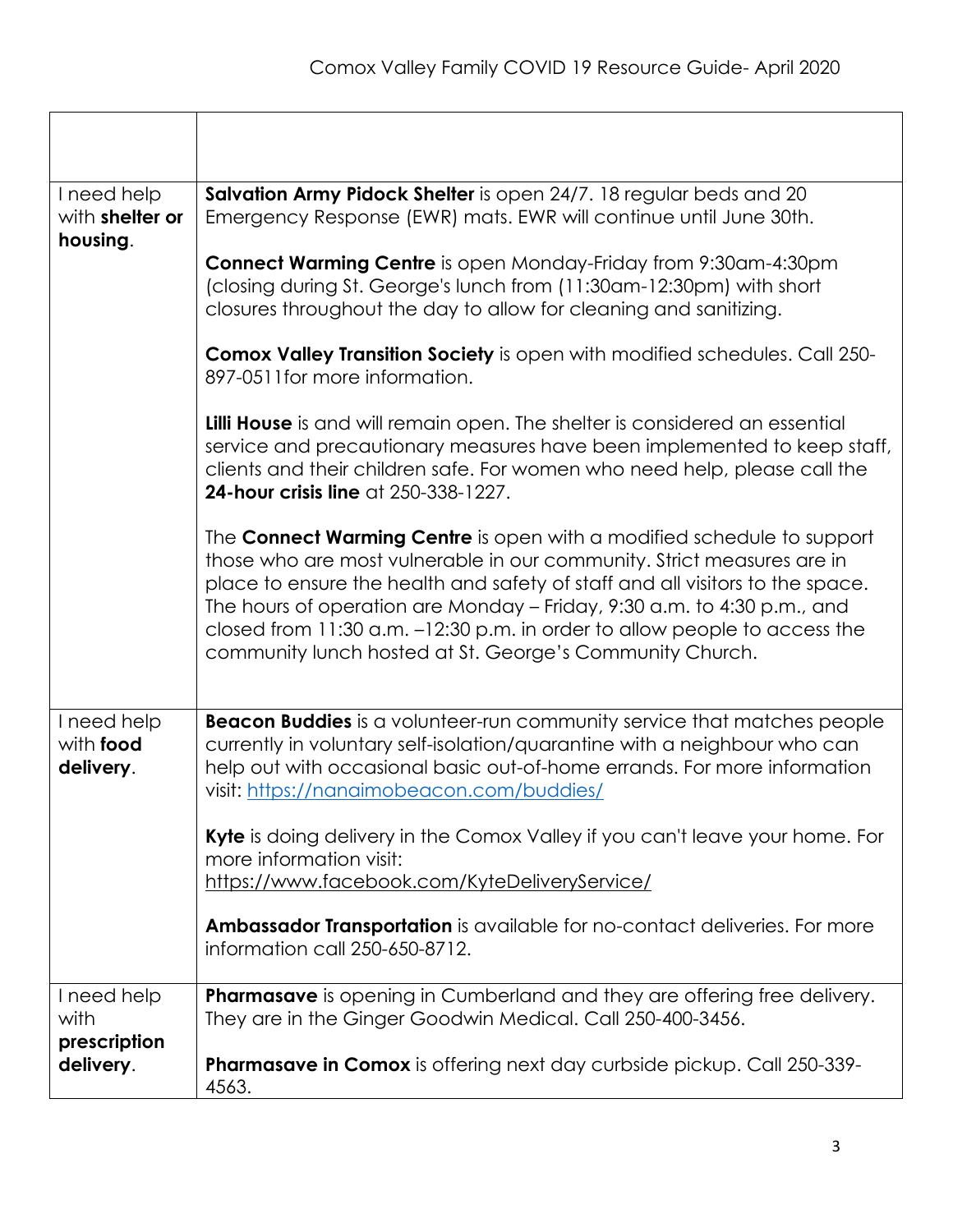|                               | Many <b>local pharmacies</b> are offering delivery. Contacts are listed below.                                                                         |
|-------------------------------|--------------------------------------------------------------------------------------------------------------------------------------------------------|
|                               | <b>Monday to Friday</b>                                                                                                                                |
|                               | Cumberland Pharmacy 331-8510                                                                                                                           |
|                               | John's Independent 339-6594                                                                                                                            |
|                               | Living Room 338-4317                                                                                                                                   |
|                               | London Drugs 703-2395                                                                                                                                  |
|                               | Pharmasave Comox 339-9879                                                                                                                              |
|                               | Pharmasave Courtenay 334-9311<br>Rexall Comox 339-2235                                                                                                 |
|                               | Rexall Courtenay 334-4561                                                                                                                              |
|                               | Shoppers Comox 890-9327                                                                                                                                |
|                               | Shoppers Courtenay 334-4338                                                                                                                            |
|                               | Superstore/Loblaw 334-6930                                                                                                                             |
|                               | Monday - Saturday                                                                                                                                      |
|                               | Courtenay Pharmacy 871-8405                                                                                                                            |
|                               | IDA Pharmacy Bowser 757-8631 Saturday until 2:00                                                                                                       |
|                               | Monday - Sunday                                                                                                                                        |
|                               | Medicine Shoppe 339-5050 If urgent called by GP will deliver on the                                                                                    |
|                               | weekend                                                                                                                                                |
|                               | Thrifty's Cliffe 338-1383                                                                                                                              |
|                               |                                                                                                                                                        |
| I need help                   | BC Transit is offering NO FARE transit. This applies to HandyDart and                                                                                  |
| with                          | conventional service. Rear door entry to reduce contact.                                                                                               |
| transportation.               |                                                                                                                                                        |
|                               | <b>ICBC</b> is offering monthly payment deferral for up to 90 days with no penalty.                                                                    |
|                               |                                                                                                                                                        |
|                               | <b>Emergency travel loan</b> – emergency loan of \$5000 to Canadians travelling                                                                        |
|                               | abroad. Call 1-613-996-8885 or email                                                                                                                   |
|                               | CAN.finances.CV19@international.gc.ca                                                                                                                  |
|                               |                                                                                                                                                        |
| I need help<br>with finding a | <b>Work BC is</b> continuing to assist job seekers and employers by phone and<br>through internet technology. If you or someone you know would like to |
| job.                          | connect with an Employment Counsellor at Work BC - Courtenay, please                                                                                   |
|                               | have them call our front desk at 250-334-3119.                                                                                                         |
|                               |                                                                                                                                                        |
| I'm worried                   | The Canadian Centre for Child Protection offers resources and information                                                                              |
| about a                       | to help keep families, schools, child-serving organizations and children safe                                                                          |
| child's safety                | during this time. With the increasing potential of unrestricted online time,                                                                           |
| online.                       | concerns of online safety grow. the COVID-19 response site is                                                                                          |
|                               | protectchildren.ca/covid. Visit cybertip.ca for more information.                                                                                      |
| I need <b>mental</b>          | If threat of violence or injury is imminent call 911                                                                                                   |
| health support                |                                                                                                                                                        |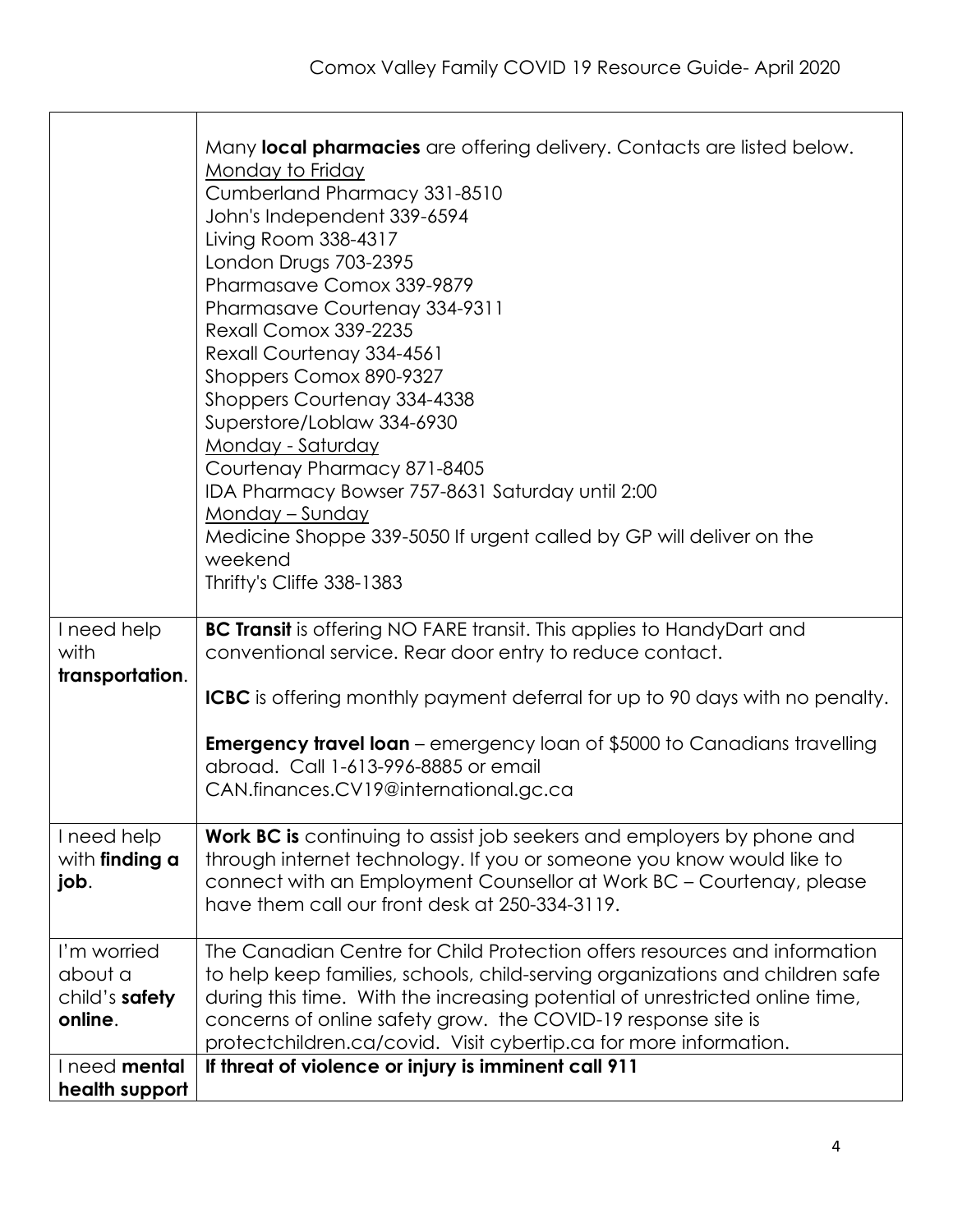| for myself or<br>for my family. | If you or someone you know is feeling suicidal (B.C. wide): 1-800-SUICIDE<br>$(784 - 2433)$                                                                                                                                                                                                                                                                                                                                                                                                                                                                                                              |
|---------------------------------|----------------------------------------------------------------------------------------------------------------------------------------------------------------------------------------------------------------------------------------------------------------------------------------------------------------------------------------------------------------------------------------------------------------------------------------------------------------------------------------------------------------------------------------------------------------------------------------------------------|
|                                 | Youth Outreach Suicide Prevention: 250-702-6880                                                                                                                                                                                                                                                                                                                                                                                                                                                                                                                                                          |
|                                 | <b>Mental Health Support</b> Line (BC-wide): 310-6789 https://crisiscentre.bc.ca/                                                                                                                                                                                                                                                                                                                                                                                                                                                                                                                        |
|                                 | Vancouver Island Crisis Hotline. Please call 1-888-494-3888                                                                                                                                                                                                                                                                                                                                                                                                                                                                                                                                              |
|                                 | Victim Services for youth under 18 call 250-334-7575 local 224                                                                                                                                                                                                                                                                                                                                                                                                                                                                                                                                           |
|                                 | The KUU-US Crisis Response Service<br>Provides 24/7 culturally-aware crisis support to Indigenous people in B.C.<br>Call 1-800-588-8717www.kuu-uscrisisline.ca                                                                                                                                                                                                                                                                                                                                                                                                                                           |
|                                 | Child and Youth Mental Health is offering limited services. They are asking<br>individuals not to attend the office unless they are necessary. They are<br>offering supports via phone, texts and Skype. For more information call 250-<br>334-5820 (MCFD after hours helpline: 250-310-1234)                                                                                                                                                                                                                                                                                                            |
|                                 | <b>Denman/Hornby Island Supports:</b> One:one support to parents and youth via<br>phone call, facebook text, video chat, online meeting, and emails. More<br>after-hours support now available for parents who are only able to connect<br>once the kids are in bed. Provides counselling support, Emergency Support<br>Benefites, self-care and parenting support, etc. Call 250-898-0247 or email<br>meredith@hornbydenmanhealth.com, mike@hornbydenmanhealth.com or<br>contact on Facebook Meredith Hornby Denman, Sara Youth Outreach<br>Denman & Hornby Island or on Instagram @sara.youth.outreach |
|                                 | Foundry BC offers virtual drop-in counselling sessions by voice, video and<br>chat to BC's young people ages 12 - 24 and their care givers! Virtual<br>services will be expanding to include primary care and peer support.<br>Services are free and confidential and do not require a referral or<br>assessment. Call 1-833-308-6379 to book an appointment or visit<br>https://foundrybc.ca/get-support/virtual/ for more information                                                                                                                                                                  |
|                                 | Kids Help Phone is Canada's only 24/7, national support service. We offer<br>professional counselling, information and referrals and volunteer-led, text-<br>based support to young people in both English and French. Call 1-800-668-<br>6868. Children can text 686868 for support. Kids help phone 310-1234 (add<br>this number)                                                                                                                                                                                                                                                                      |
|                                 | <b>Mamatoto Counselling</b> is offering free Online Group support on Tuesdays at<br>1pm for one hour. Free online support for front-line healthcare workers                                                                                                                                                                                                                                                                                                                                                                                                                                              |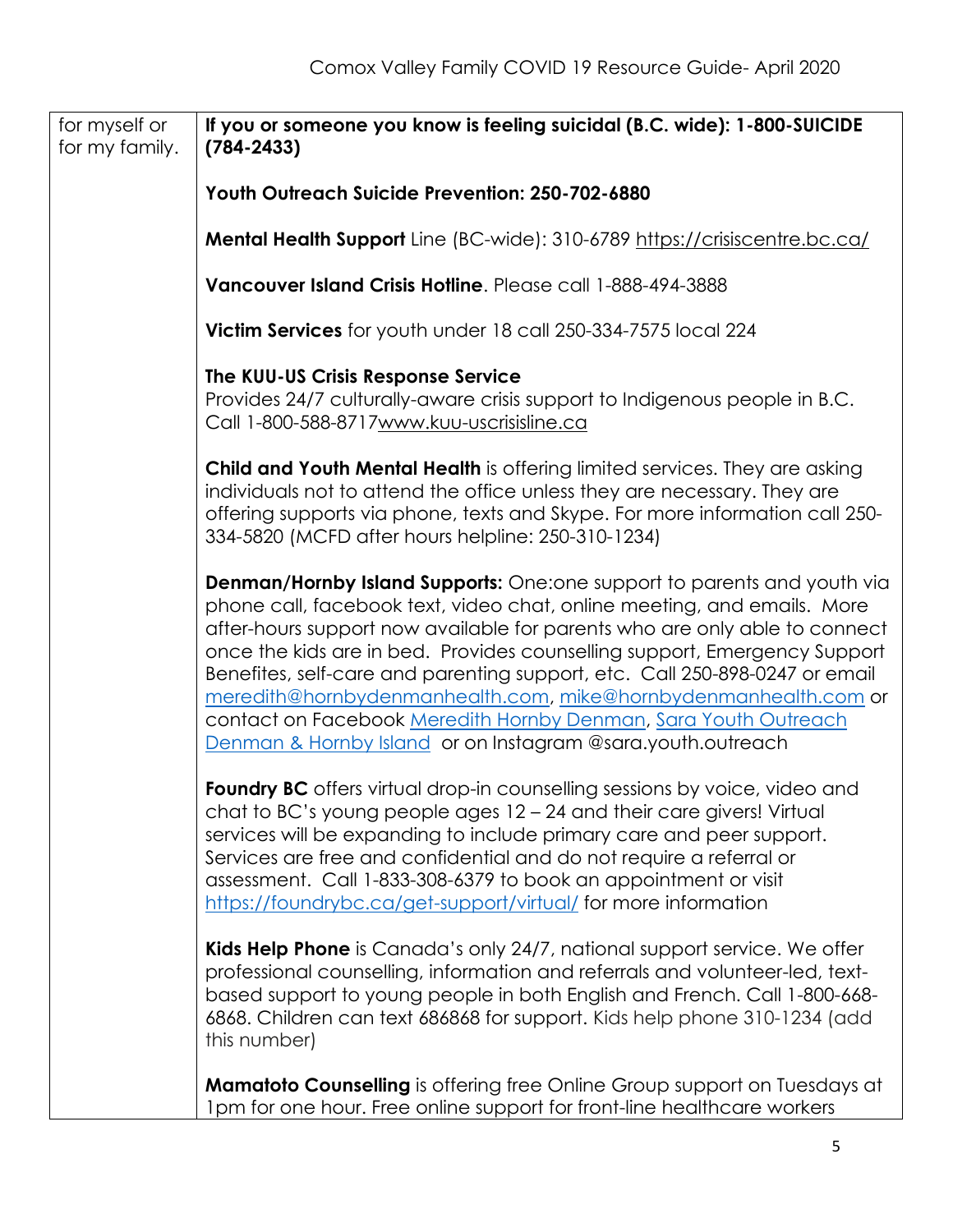| Mondays 5-6. For more information email |
|-----------------------------------------|
| https://www.mamatotocounselling.ca      |

**Comox Valley Family Services** staff are all working from home but continue to support client needs. For more information call 250-338-7575

**John Howard Society:** Child & Youth Mental Health Outreach Counselling, Youth & Family Substance Use Services (Outreach, Counselling, Early Prevention & Intervention), KidStart, The Station – Youth Housing, Intensive Support & Supervision Program (ISSP), Youth Forensic Psychiatric Services – are all operating either online or in person following social/physical distancing protocols. Parent support meetings hosted via Zoom 2x per week. Some grocery and meal vouchers will soon be available for youth. 1455 Cliffe Ave office open 8:30am-4:30pm or call 250-338-7341

**Kelty Mental Health** is offering support for mental health. For more information https//:www.keltymentalhealth.ca

**The FORCE** can offer support to understand how to navigate the mental health and substance use system For more information call 1-855-887-8004 or [http://www.forcesociety.com](http://www.forcesociety.com/)

**Youth Mindfulness Group (Y Mind)** This is a program that was going to be offered in the Valley but will not be running due to the current situation. However, the YMCA-YWCA in Victoria is offering an online version that is open to all of Vancouver Island. For more information email: [mindfulness@vancouverislandy.ca](mailto:mindfulness@vancouverislandy.ca)

**Anxiety Canada** has some great resources for helping navigate the times. For more information visit:<https://www.anxietycanada.com/>

**Starling Minds** if offering free and confidential online support via selfdirected and digitally delivered Cognitive Behaviour Therapy (CBT) to help individuals combat the stress, anxiety, and worry related to the COVID-19 pandemic. For more information visit: <https://info.starlingminds.com/covid19-free-mental-health>

For **SD71 employees only** please remember our Employee and Family Assistance Program (EFAP) through **Homewood Health**. For more information call 1-800-663-1142 or visit [www.homeweb.ca](http://www.homeweb.ca/)

**Pacific Therapy** is providing phone and video counselling services. For more information call: 250-338-2700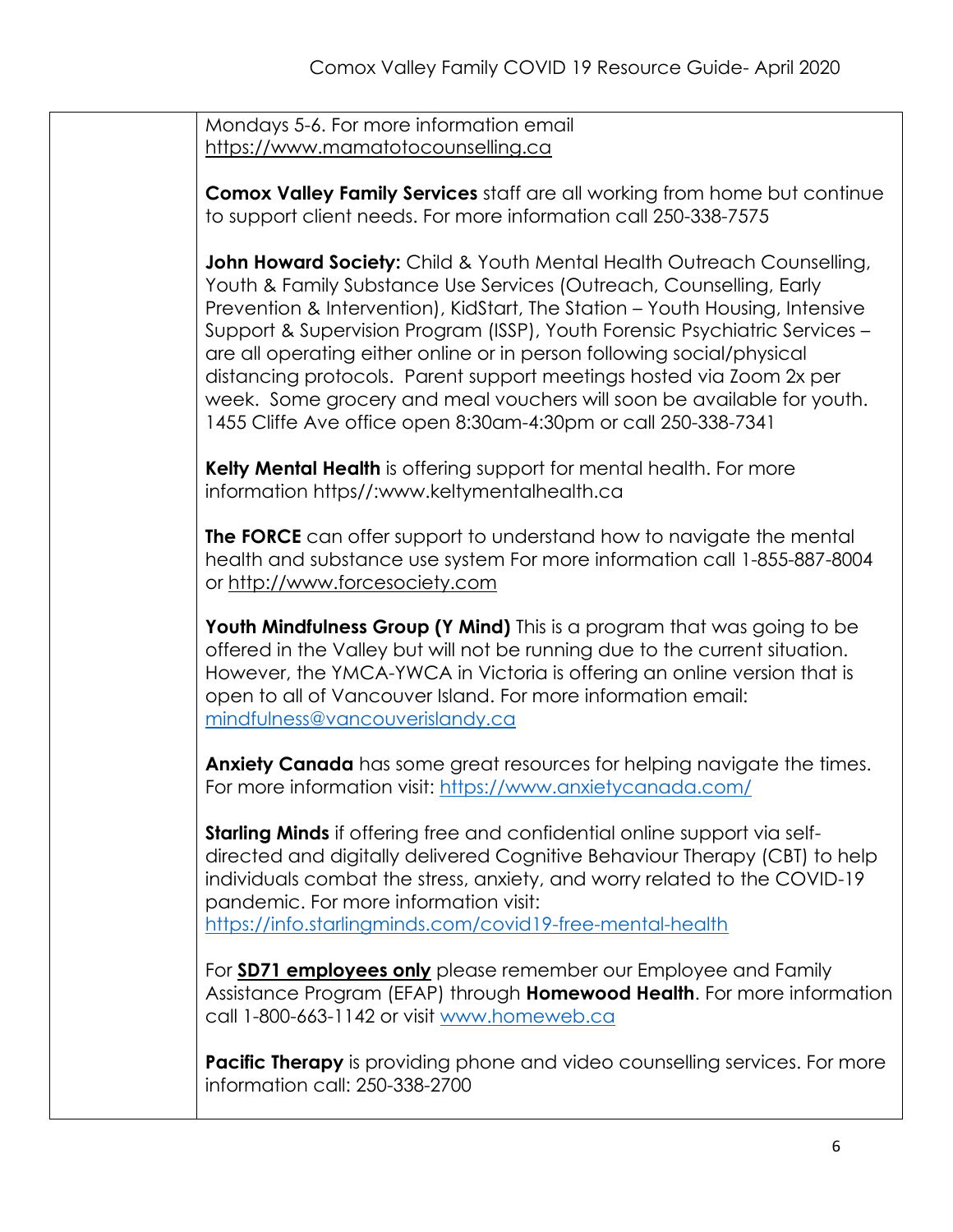|                                   | Bounceback Mental Health Coaching - now accepting self-referrals for<br>Anyone in BC age 15+ who is already connected to a primary care provider<br>(doctor, nurse practitioner or psychiatrist).                                                                             |
|-----------------------------------|-------------------------------------------------------------------------------------------------------------------------------------------------------------------------------------------------------------------------------------------------------------------------------|
|                                   | <b>Comox Valley Hospice Society</b> - Offers support and guidance after a<br>death. Grief and bereavement counselling by phone (free of charge) Call<br>250-339-5533 or email reception@comoxhospice.com                                                                      |
|                                   | SAIP - Sexual Abuse Intervention Program free phone counselling for<br>children and youth ages 3 - 18 who have been sexually abused, and to<br>children under the age of 12 with sexual acting out behaviours Contact<br>Isabel at Family Services 250-338-7575 extension 224 |
|                                   | Community Based Victim Service (CBVS) Program - free and open to self<br>and community referrals. Provides emotional support, justice related<br>information, referrals and practical assistance to victims of crime/trauma<br>and their families. Call 250-338-7575          |
| I need help<br>with<br>parenting. | Child Care Providers receiving emergency government funding cannot<br>charge fees for any periods of closure or for vacant spaces and must<br>reserve spaces for families. Check with your provider to see if they are in this<br>program.                                    |
|                                   | Child Care for the children of Essential Service Workers - Contact your<br>school principal                                                                                                                                                                                   |
|                                   | <b>Parent Teen Mediation</b> is offering supports over the phone. For more<br>information call 250-335-2343.                                                                                                                                                                  |
|                                   | Parenting After Separation and Family Relations Mediator - 250-897-7556<br>Court House - (250) 334-1115 - They may do parent mediation. If not, they<br>may know who does. Parent Legal Centre - 1-866-577-2525 - they may be<br>able to point you in the right direction.    |
|                                   | Support for Parents and Caregivers on Hornby and Denman. For information<br>call 250-898-0247 or https://hornbydenmanhealth.com                                                                                                                                               |
|                                   | Grandparents Raising Grandchildren. For more information call 250-338-4288<br>or https://www.cvcda.ca                                                                                                                                                                         |
|                                   | <b>Confident Parents Thriving Children offers parent telephone-based</b><br>coaching for parents struggling with behaviour aged 3-12 and a phone-<br>based coaching program to help parents develop skills effective in                                                       |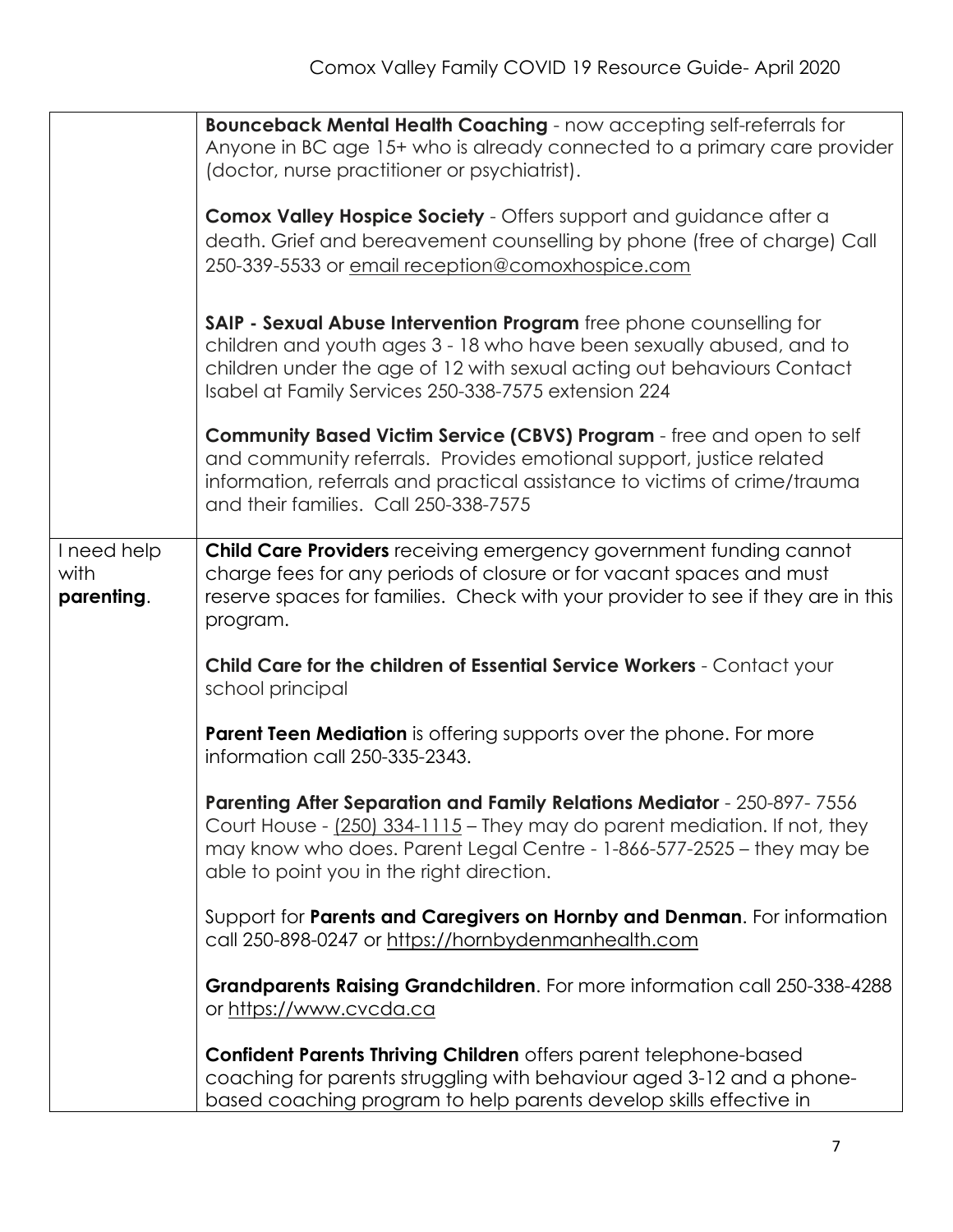|                                                                    | reducing mild to moderate anxiety problems in children ages 3-12. For more<br>information. For more information visit:<br>https://welcome.cmhacptk.ca/contact-us/<br><b>Family Development Program</b> for families already connected with the<br>Ministry of Children and Families (MCFD), please contact Tammie Manson<br>at 250-338-7575<br>Healthy Families Program supports pregnant women, parents and<br>caregivers and their children (birth to 6 years). For more information contact<br>Jane Hughes at 250-871-7577<br>Family Smart - Parent in Residence - call toll free 1-855-887-8004 for peer<br>support for adults who are parenting a child or youth who is struggling with                                                                                                                                                                                                                                                                                                                                                                                                                                                         |
|--------------------------------------------------------------------|------------------------------------------------------------------------------------------------------------------------------------------------------------------------------------------------------------------------------------------------------------------------------------------------------------------------------------------------------------------------------------------------------------------------------------------------------------------------------------------------------------------------------------------------------------------------------------------------------------------------------------------------------------------------------------------------------------------------------------------------------------------------------------------------------------------------------------------------------------------------------------------------------------------------------------------------------------------------------------------------------------------------------------------------------------------------------------------------------------------------------------------------------|
|                                                                    | a mental health challenge.                                                                                                                                                                                                                                                                                                                                                                                                                                                                                                                                                                                                                                                                                                                                                                                                                                                                                                                                                                                                                                                                                                                           |
| I need help<br>for <b>medical</b><br>needs outside<br>of Covid 19. | Family doctors are reducing face-to-face contacts. In many cases they will<br>be using phone-calls and online assessments and follow ups. All physicians<br>are able to provide effective care in this way and will ensure the patient is<br>brought to the office for an examination when needed. Do not drop in to<br>your doctor's office. It is best to call ahead or make contact first through<br>other channels such as email or through online portals as they become<br>available. For more information https://www.divisionsbc.ca/comox-valley<br>For information from Pediatricians or Psychiatrists please contact your<br>individual office for more information.<br><b>Comox Valley Public Health Nursing is offering continued support at the</b><br>Glacier View Wellness Centre. Youth age 12-25 can access Sexual Health<br>Services. Call 250-331-8520 to speak to a Youth Clinic Nurse or connect via<br>https://www.facebook.com/ComoxValleyPublicHealth/<br>If you do not have a family doctor, <b>Comox Valley Medical Clinic</b> is offering<br>phone consults and prescription refills 7 days a week from 8:30 a.m. to 2:30 |
|                                                                    | p.m. Call 250-334-1512 to set up a time to speak with a Doctor.                                                                                                                                                                                                                                                                                                                                                                                                                                                                                                                                                                                                                                                                                                                                                                                                                                                                                                                                                                                                                                                                                      |
|                                                                    | <b>Parking</b> is free of charge at all health authority owned/operated health are<br>sites.                                                                                                                                                                                                                                                                                                                                                                                                                                                                                                                                                                                                                                                                                                                                                                                                                                                                                                                                                                                                                                                         |
| I need help<br>with <b>paying</b><br>my bills.                     | The provincial government has put a moratorium on evictions for renters in<br>apartments run by <b>B.C. Housing</b> and says they are working to make this<br>happen for renters in affordable                                                                                                                                                                                                                                                                                                                                                                                                                                                                                                                                                                                                                                                                                                                                                                                                                                                                                                                                                       |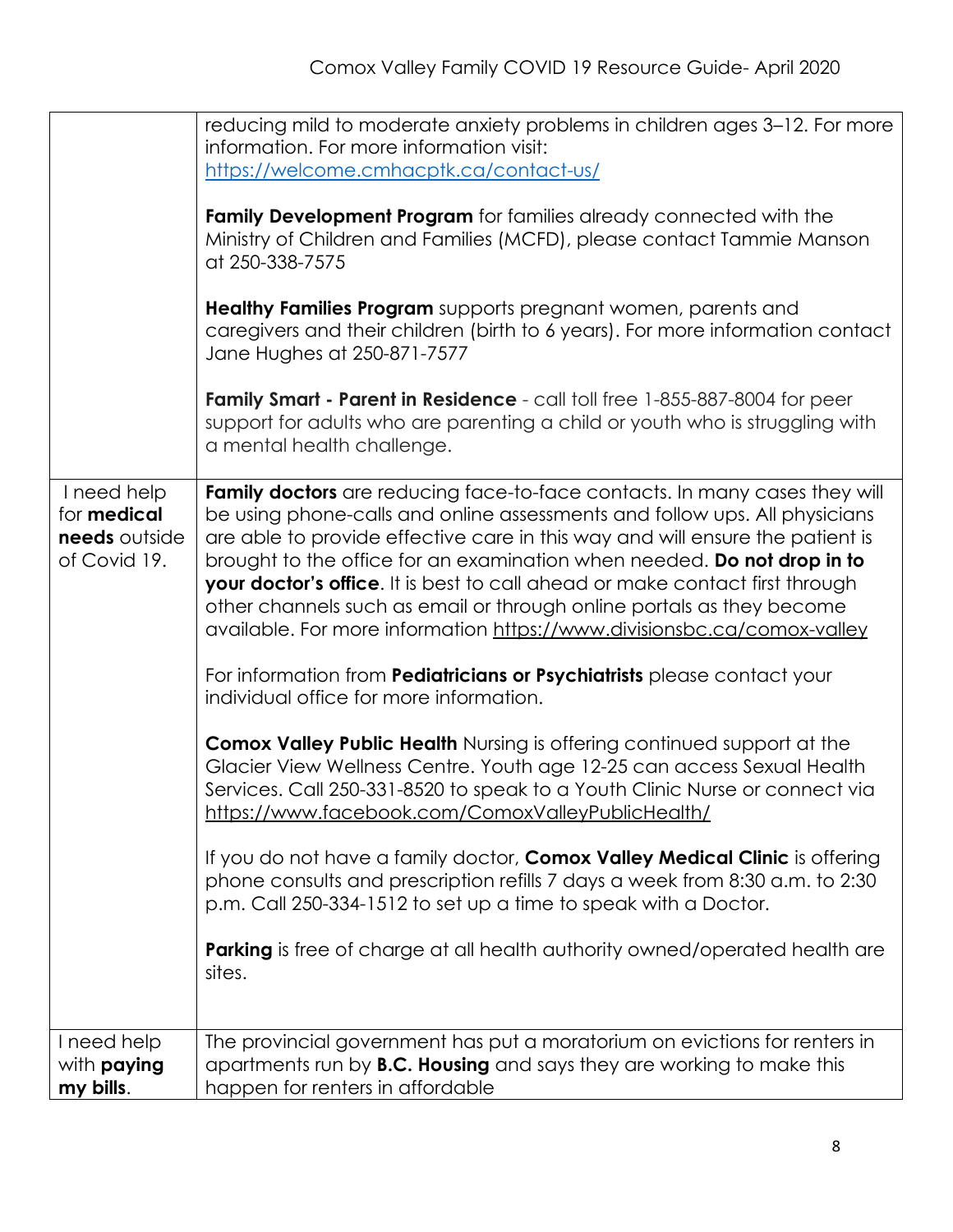| and subsidized housing. This is the general information number for BC<br>Housing: 1-866-465-6873                                                                                                                                                                                                                                                                                                                                                                                                                                          |
|-------------------------------------------------------------------------------------------------------------------------------------------------------------------------------------------------------------------------------------------------------------------------------------------------------------------------------------------------------------------------------------------------------------------------------------------------------------------------------------------------------------------------------------------|
| B.C. is introducing a new temporary rental supplement, halting evictions<br>and freezing rents, among other actions. If you need information or<br>assistance if your landlord is not complying with the freeze, contact the<br>Residential Tenancy Board at:<br>https://www2.gov.bc.ca/gov/content/housing-tenancy/residential-<br>tenancies                                                                                                                                                                                             |
| The new <b>rental supplement</b> will help households by offering up to \$500 a<br>month towards their rent, building on federal and provincial financial<br>supports already announced for British Columbians facing financial<br>hardship. For more information visit:<br>https://www2.gov.bc.ca/gov/content/employment-business/covid-19-<br>financial-supports#BCEBW                                                                                                                                                                  |
| <b>BC Hydro</b> has help if you are having trouble paying your bill:<br>Call 1-800-BC-HYDRO or for more information visit:<br>https://www.bchydro.com/news/conservation/2020/covid-19-updates.html                                                                                                                                                                                                                                                                                                                                        |
| <b>FortisBC</b> has help if you are having trouble paying your bill. For more<br>information visit:<br>https://www.fortisbc.com/about-us/supporting-british-columbia-during-the-<br>covid-19-outbreak/billing-support-during-covid-19                                                                                                                                                                                                                                                                                                     |
| <b>TELUS</b> has started a program called Internet for Good. The goal is to provide<br>affordable internet and access to an affordable computer for eligible<br>families.<br>For more details and how to apply, visit:<br>https://www.telus.com/en/about/company-overview/community-<br>investment/how-we-give/cause-campaigns/internet-for-good                                                                                                                                                                                          |
| The Canada Emergency Response Benefit (CERB) provides \$2000/moth to<br>workers who lose income due to COVID-19, including contractors and self-<br>employed people). CERB will take the place of EI for new applicants; in the<br>meantime, continue to submit to EI if you qualify as the benefits of EI last up<br>to 45 weeks and can continue after CERB ends on October 2, 2020.<br>Check here for more information:<br>https://www.canada.ca/en/department-finance/economic-response-<br>plan.html#increasing_canada_child_benefit |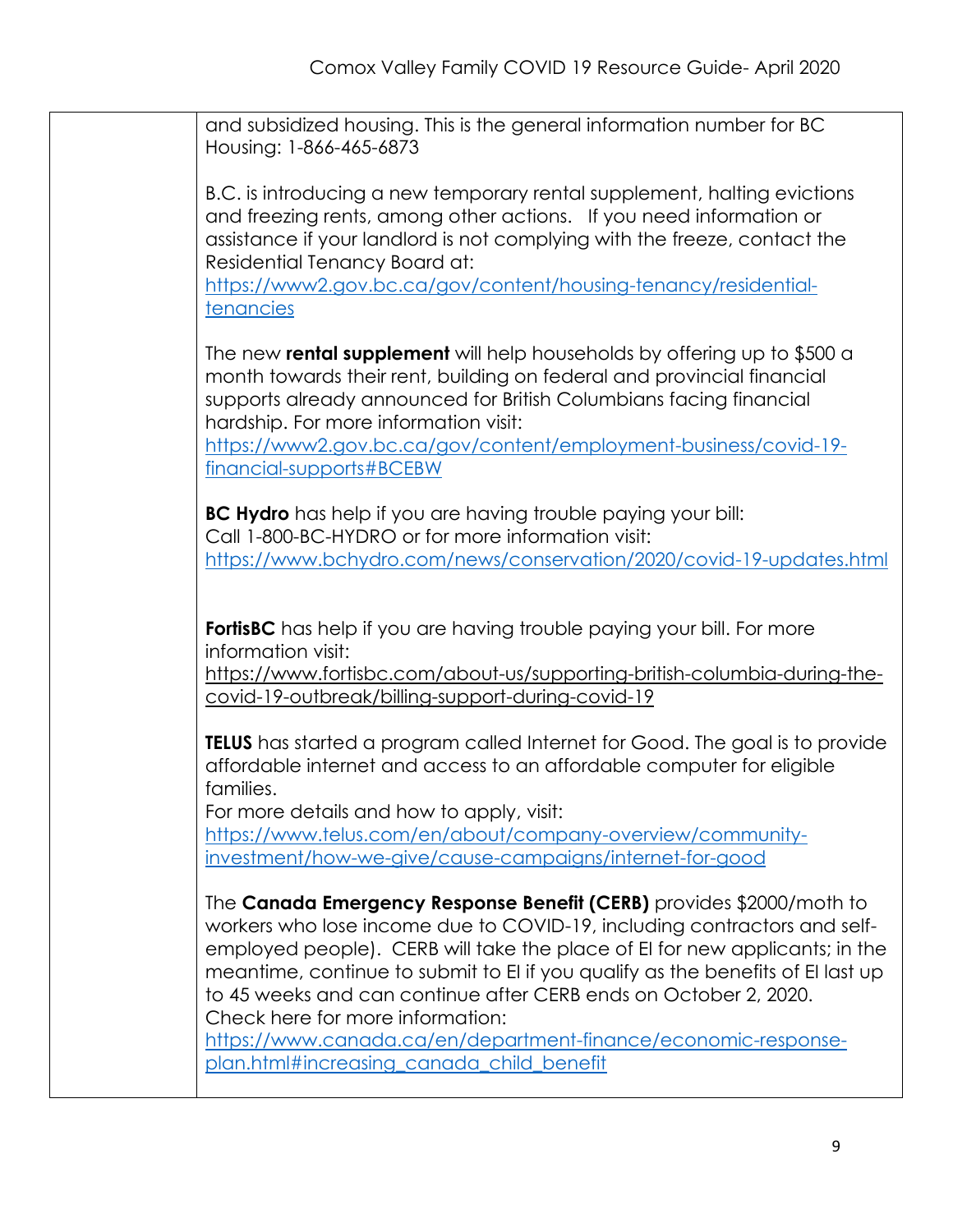The **BC Emergency Benefit** for Workers will pay a one-time \$1,000 payment in May for people in BC getting EI or the CERB. Applications will open soon. For more information visit:

[https://www2.gov.bc.ca/gov/content/employment-business/covid-19](https://www2.gov.bc.ca/gov/content/employment-business/covid-19-financial-supports#BCEBW) [financial-supports#BCEBW](https://www2.gov.bc.ca/gov/content/employment-business/covid-19-financial-supports#BCEBW)

A one-time enhancement to the **[climate action tax credit](https://www2.gov.bc.ca/gov/content/taxes/income-taxes/personal/credits/climate-action)** will be paid in July 2020 for moderate to low-income families:

- An adult will receive up to \$218.00 (increased from \$43.50)
- A child will receive \$64.00 (increased from \$12.75)

For more information visit: [https://www2.gov.bc.ca/gov/content/employment-business/covid-19](https://www2.gov.bc.ca/gov/content/employment-business/covid-19-financial-supports#BCEBW) [financial-supports#BCEBW](https://www2.gov.bc.ca/gov/content/employment-business/covid-19-financial-supports#BCEBW)

Repayment of **BC and Canada Student loans** has been suspended. You do not need to do anything as this is automatic.

**Child Canada benefits** have been increased by \$300 per child for eligible families beginning in May

**Climate Action Tax Credit** is a one time boost of up to \$564 for eligible families of 4 and \$218 for eligible individuals in an enhanced payment in July. Children under 18 must be registered for the Canada Child Benefit to qualify; no other action is needed, benefit is paid out according to your income tax return.

**Comox Valley Community Foundation** has set-up Emergency Response Grants for Families with children who are experiencing unemployment, difficulty in accessing food, shelter and/or care due to workplace/school closures, etc. For more information: [https://cvcfoundation.org/grants/covid-](https://cvcfoundation.org/grants/covid-19-emergencyresponse-grants/)[19-emergencyresponse-grants/](https://cvcfoundation.org/grants/covid-19-emergencyresponse-grants/)

**Disability Assistance** continues to be available for those in need with no other resources. Apply by phone at 1-866-866-0800 or online: [https://myselfserve.gov.bc.ca](https://myselfserve.gov.bc.ca/)

**Employment Insurance (EI)** is available for those that have experienced job loss due to sickness/injury or shortage of work. Individuals can receive up to \$573/week to people who have lost income. For more information: [https://www.canada.ca/en/employment](https://www.canada.ca/en/employment-socialdevelopment/services/my-account.html)[socialdevelopment/services/my-account.html](https://www.canada.ca/en/employment-socialdevelopment/services/my-account.html)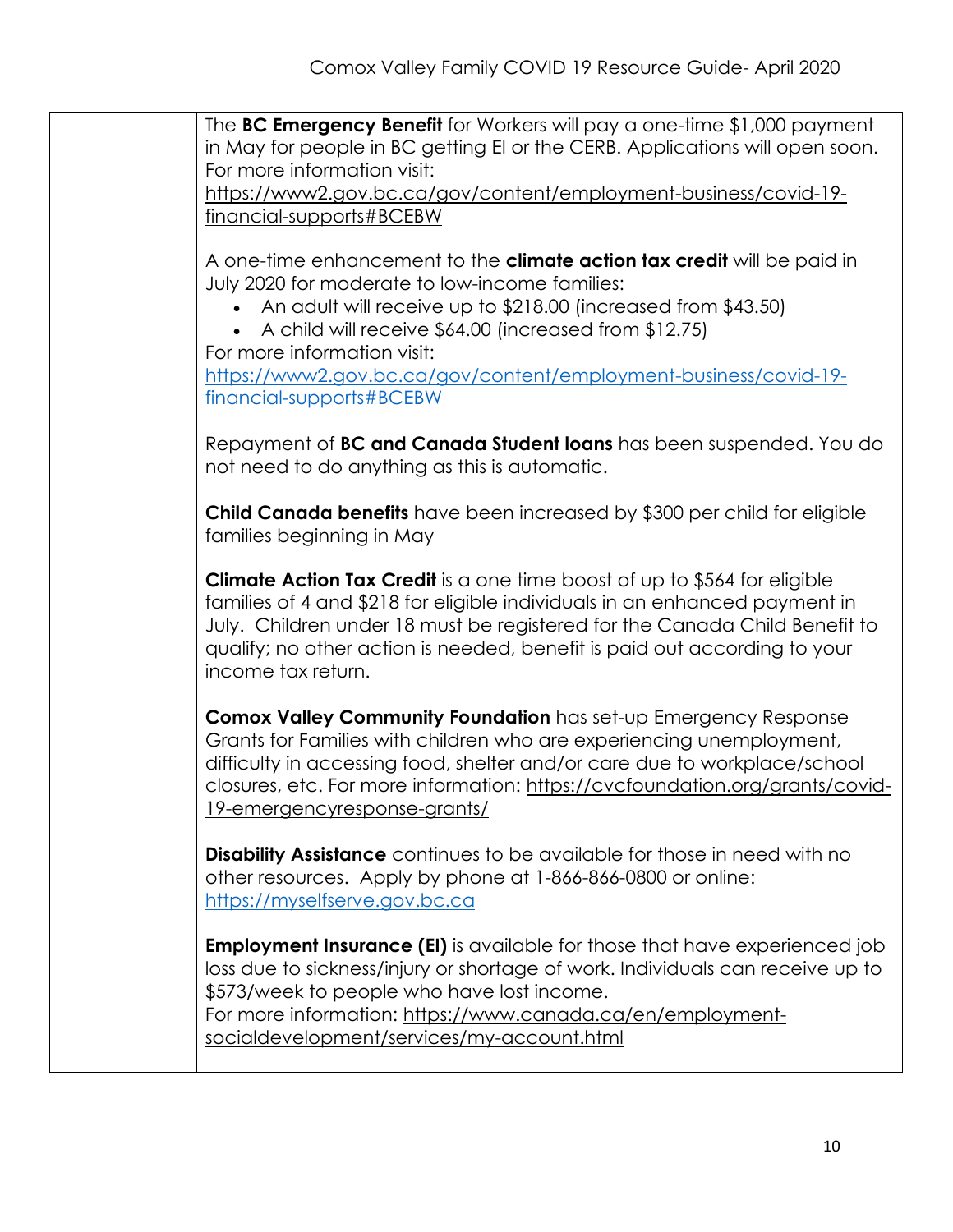| Employment Insurance Sick Benefit is available for those unable to work due<br>to sickness with COVID-19. Eligible individuals can receive up to \$573/week,<br>the one-week waiting period has been waived.                                                                                                                                                                                                                                                       |
|--------------------------------------------------------------------------------------------------------------------------------------------------------------------------------------------------------------------------------------------------------------------------------------------------------------------------------------------------------------------------------------------------------------------------------------------------------------------|
| For more information: https://www.canada.ca/en/employment-<br>socialdevelopment/services/my-account.html                                                                                                                                                                                                                                                                                                                                                           |
| GST credit – $\alpha$ one-time boost of up to \$600 per eligible couple, \$400 for<br>eligible individuals in May. Benefit is paid out according to your income tax<br>return.                                                                                                                                                                                                                                                                                     |
| <b>Income Assistance</b> continues to be available for those in need with no<br>other resources. Apply by phone at 1-866-866-0800 or online:<br>https://myselfserve.gov.bc.ca                                                                                                                                                                                                                                                                                      |
| Many mortgage and car loan lenders are offering payment deferral.<br>Contact your specific institution for further information.                                                                                                                                                                                                                                                                                                                                    |
| <b>Students</b> attending British Columbia's 25 public post-secondary institutions,<br>who are experiencing emergency financial pressures can contact their<br>school's financial aid office, which will assist with the application process.<br>Each post-secondary institution will determine the specific amount a<br>student can receive based on their individual needs.                                                                                      |
| <b>Income Tax Return</b> – Filing due date is deferred to June 1. Payments owed<br>are deferred until after August 31.                                                                                                                                                                                                                                                                                                                                             |
| <b>BC has a foll-free number</b> to connect you to the help you need if you are<br>unsure what you qualify for financial aid: 1-888-268-4319                                                                                                                                                                                                                                                                                                                       |
| <b>Youth in Care</b> will not age out of services during the pandemic – program<br>payments will continue despite school closures and training interruptions                                                                                                                                                                                                                                                                                                       |
| <b>Young Adults Program</b> – payments will continue to former youth-in-care<br>despite school closures and training interruptions.                                                                                                                                                                                                                                                                                                                                |
| The Immigrant Welcome Centre is helping immigrant families/new<br>Canadians with applying for the CERB benefits. The person has to phone in<br>to make an appointmentthey will be serviced by a Settlement worker via<br>a phone interview or online using Zoom. For more information contact by<br>phone or email to book an appointment:<br>Courtenay: 250-338-6359 admin@ImmigrantWelcome.ca<br>North Island Toll Free: 1-855-805-0171 info@ImmigrantWelcome.ca |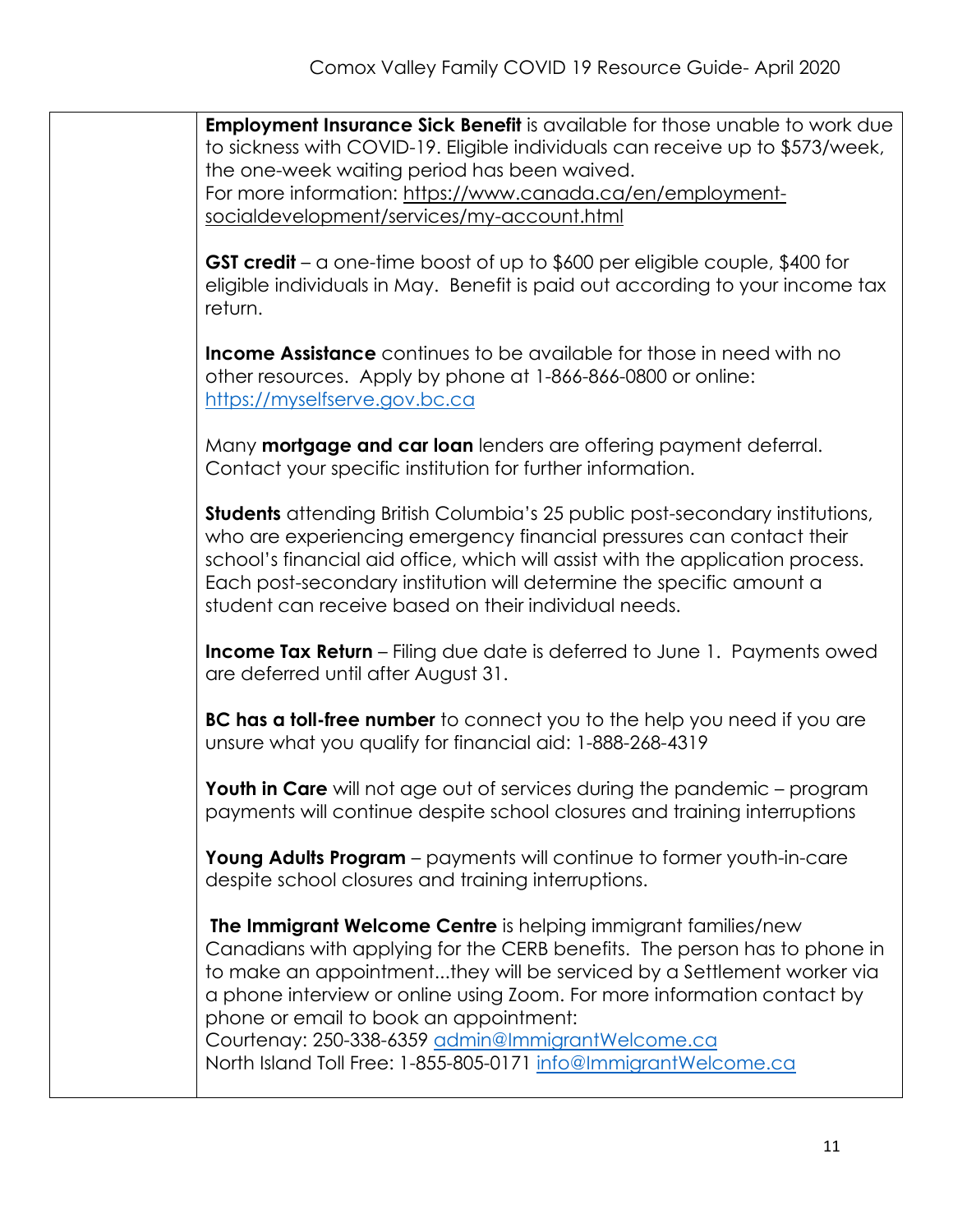|  | Emergency Relief funding for Special Needs Children - direct payment of<br>\$225 a month for 3 months may be available for eligible families of children<br>with special needs. Can be used to purchase supports that help alleviate<br>stress (meal prep, caregiver relief support, counselling services,<br>homemaking services. Families should contact their CYSN worker to see<br>whether they qualify (250) 334-5820 |
|--|----------------------------------------------------------------------------------------------------------------------------------------------------------------------------------------------------------------------------------------------------------------------------------------------------------------------------------------------------------------------------------------------------------------------------|
|--|----------------------------------------------------------------------------------------------------------------------------------------------------------------------------------------------------------------------------------------------------------------------------------------------------------------------------------------------------------------------------------------------------------------------------|